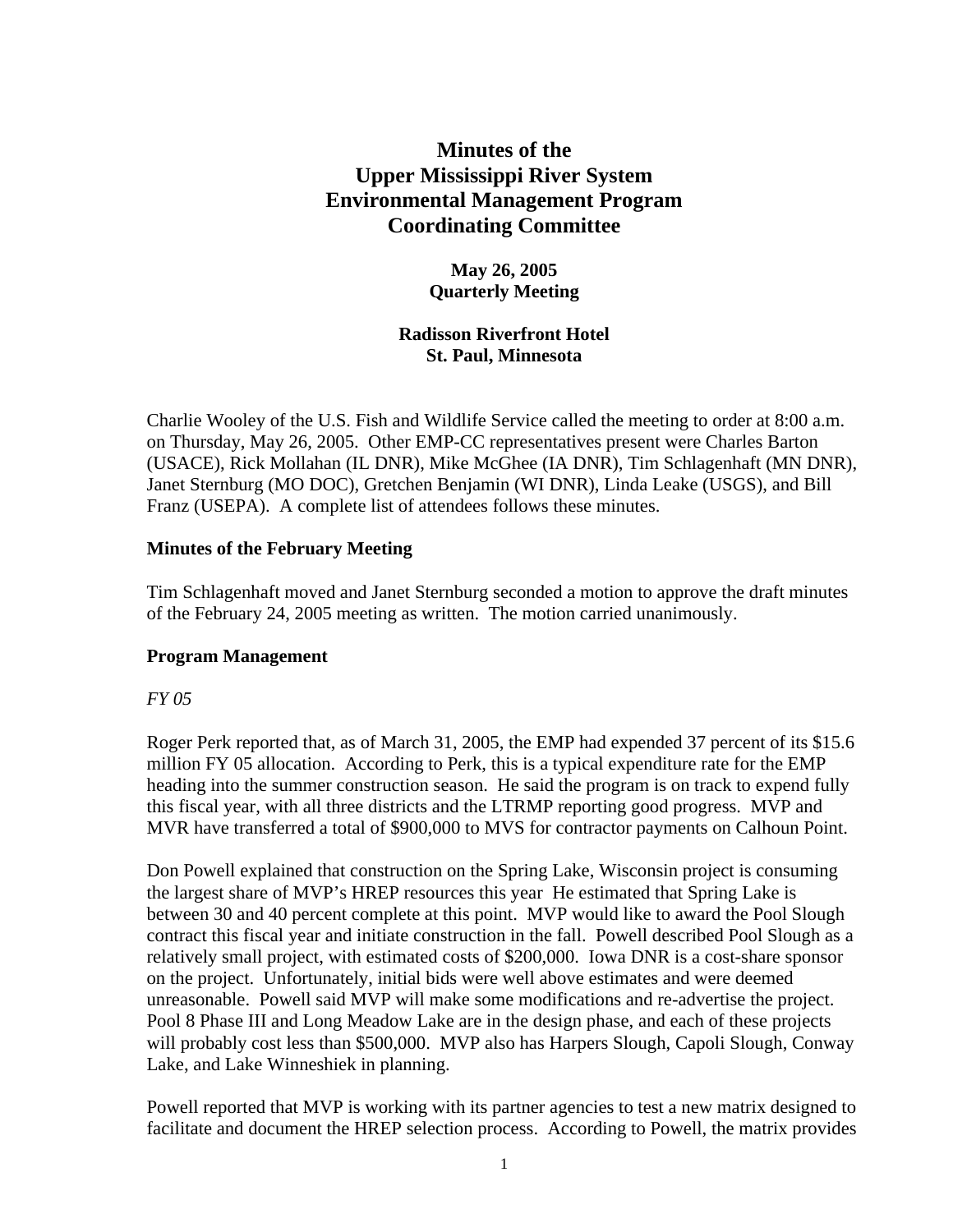for consideration of the habitat needs assessment (HNA), pool plans, and both ecological and non-ecological criteria in selecting projects. MVP will be asking its partners to test the matrix by having each agency independently run some sample projects through the matrix and identify needed improvements.

Perk said MVR's major construction project in FY 05 is Pool 11 Islands Stage 2. With regret, he informed the partners that a worker on the Pool 11 Islands construction crew died in a onsite accident approximately three weeks ago. Work on the project is currently suspended pending completion of the accident investigation. Reports should be out soon for the Rice Lake and Fox Island HREPs. The Lake Odessa DPR has been finalized and is being sent to MVD. MVR and its partners have agreed to defer the Smith Creek project indefinitely. Perk explained that the benefits from the proposed project are simply not as substantial as previously estimated.

Mike Thompson reported that work under the EMP on Stone Dike Alterations and Schenimann Chute has been deferred. These projects are now being addressed through NESP. The Stump Lake and Swan Lake HREPs are in the close out process, which includes finalizing their O&M manuals. Thompson explained that the Calhoun Point contractor accelerated its progress and had about \$1.8 million in billings on the project. The \$900,000 transferred from MVR and MVP has reduced the balance due, but MVS is still short of funds to continue work. The contractor will demobilize in June and probably resume work in August or September. Thompson also reported that MVS is undertaking bio-response monitoring at Swan Lake.

#### *FY 06*

Perk reported that the House approved its FY 06 energy and water appropriations bill (H.R. 2419) on May 24. The House measure includes \$33.5 million for the EMP, the amount requested by the President. Perk said he was uncertain about the fate of proposed House language that would restrict the Corps' flexibility in transferring funds among projects and issuing multi-year contracts. The Senate subcommittee has not yet marked up its energy and water spending bill, according to Perk. [See attached slides, showing potential district work plans under a full funding scenario.]

In response to a question from Holly Stoerker, Perk said he has no further information on OMB's February directive concerning EMP planning. That language called on the Corps to develop a 10-year aquatic ecosystem restoration plan, using \$3 million of the President's \$33.5 million FY 06 EMP request. In response to a question from Linda Leake, Perk said OMB's renaming of the EMP as "Upper Mississippi River Restoration" does not seem to be catching on. Congress is continuing to refer to the program as the EMP. The Corps is using both names in its documents to ensure that all involved understand that they are one and the same program.

#### *Public Involvement and Program Advocacy*

Perk praised Sharonne Baylor and others at the Fish and Wildlife Service for their efforts in establishing the Mud Lake kiosk on Pool 11. He said the display does an excellent job informing the public about the work underway at the site. Baylor said the kiosk has been well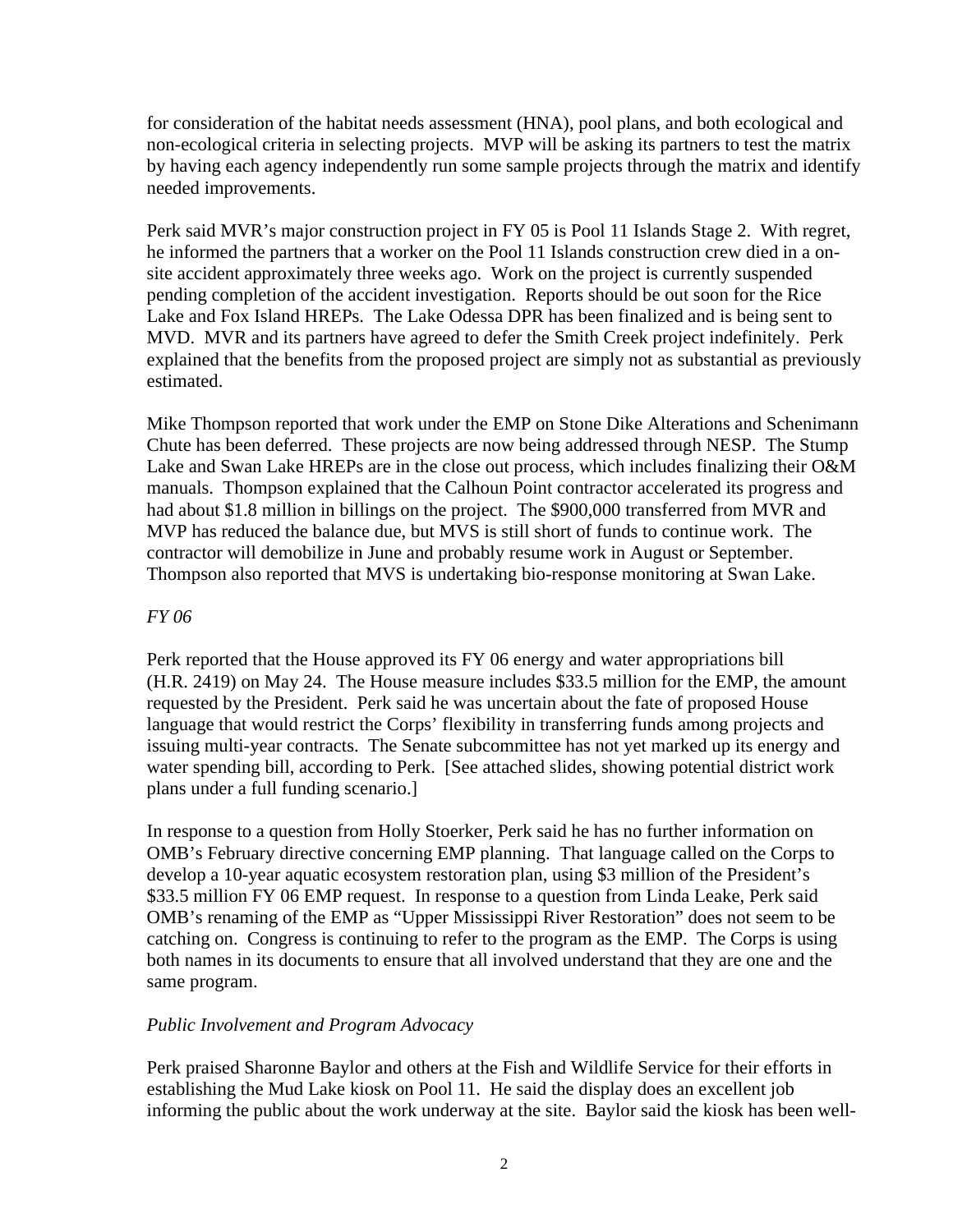received. She noted that the Service will develop a different, more interpretative display for use after the project is completed.

Gretchen Benjamin reported that engineering students from Germany recently toured Pool 5, including the Spring Lake, Wisconsin HREP. Tim Yager said the students were interested in the EMP's efforts to combine biology and engineering principles in developing projects.

Perk reported that the Mississippi River Citizen Commission will be hosting another Congressional briefing on June 6.

#### **Organizational/Administrative Issues**

### *Confirming Status of EMP-CC Representatives*

Roger Perk indicated that, since the February 2005 meeting, he has received a letter naming Mike McGhee as Iowa DNR's EMP-CC representative. Perk said he will be sending a letter to the NRCS concerning that agency's future participation on the EMP-CC.

### *Roles and Expectations for EMP-CC and A-Team*

Perk distributed an issue paper that he developed in consultation with Linda Leake and Gretchen Benjamin. The paper addresses the roles and expectations of the EMP-CC and A-Team and comes in response to the state EMP-CC members' February request to explore these issues. Perk explained that the issue paper draws heavily from the EMP-CC/A-Team joint charter that was drafted and considered in 1998-1999, but ultimately not adopted. He briefly reviewed the contents of the issue paper. He emphasized that the current objective is not to execute a charter, but rather to have the partners confirm whether this description corresponds with their understanding of the two groups.

Benjamin said the issue paper is responsive to what she was asking for in February — i.e., it outlines the roles of the two groups quite clearly. She noted that such a paper, assuming it has the partners' concurrence, would be very helpful in introducing new members to either body. Moreover, she said existing members would be well-served by referencing it when either group starts drifting from its course. Benjamin stressed the importance of the EMP-CC clearly defining any tasks it wants the A-Team to perform, with explicit timelines, expectations, etc. She observed that the EMP-CC has not always communicated effectively with the A-Team, leading to confusion concerning expectations on specific issues.

In response to a question from Tim Schlagenhaft, Perk said the A-Team has not yet reviewed the roles and responsibilities issue paper. Because it was developed in response to the state EMP-CC members' request, the paper is being presented first to the EMP-CC, explained Perk. He emphasized that he is not seeking any EMP-CC decision or endorsement today. Instead, he would like members' comments.

Charlie Wooley asked Perk, Leake, and Benjamin what they envision as the ultimate product of this effort. Perk said he anticipates developing a brief document outlining the two groups' roles and responsibilities. Leake concurred, saying that the clarity and focus such a document would bring would serve both groups well.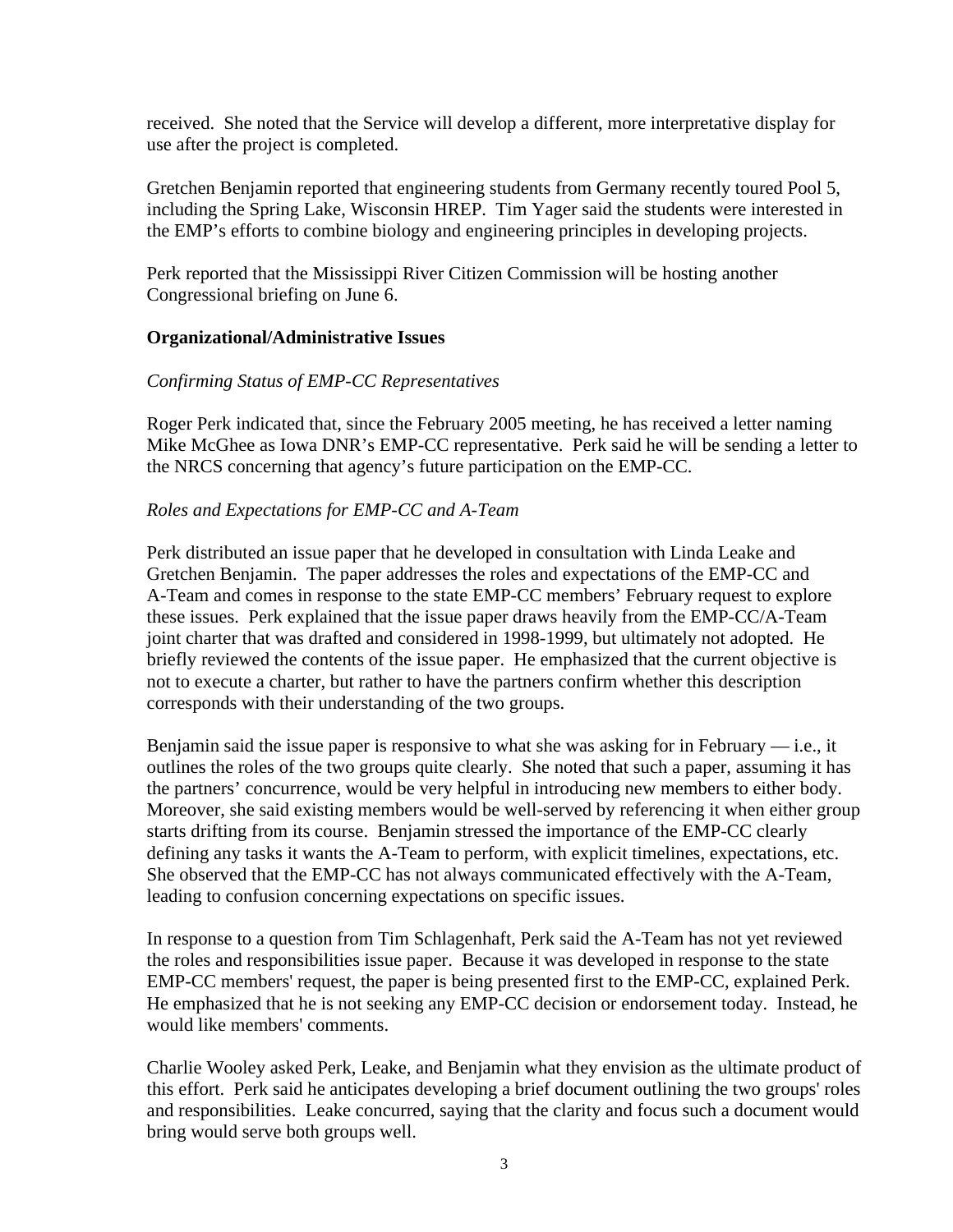Schlagenhaft observed that the A-Team is comprised of people with scientific and technical expertise. In reality, however, the A-Team members have been asked to devote much of their attention to budget-related matters. Schlagenhaft encouraged the EMP-CC to help the A-Team return to a scientific/technical focus by reducing the budget issues on the team's agenda.

Perk asked each EMP partner agency to provide its consolidated comments on the paper to him by the end of June [note: subsequently changed to July 7]. Perk urged each EMP-CC member to consult directly with his/her agency's A-Team member in preparing comments — i.e., the A-Team will not be asked to comment separately as a group.

# *IA Concept Paper*

Barb Naramore recalled that, at its February 2005 meeting, the EMP-CC expressed interest in submitting joint comments on the Navigation Study-related Institutional Arrangements (IA) proposal. Thus, at the EMP-CC's request, UMRBA staff drafted a set of potential comments and questions concerning the April 2005 IA Concept Paper. The document was based on the EMP-CC's February 2005 discussions, as well as additional input from individual members after release of the IA Concept Paper.

Naramore explained that UMRBA staff confined the draft comments and questions to those issues directly related to the EMP, leaving the individual partner agencies to address broader issues through other means. Naramore then highlighted major elements of the draft, asking EMP-CC members to offer comments and questions on each item as she described it. Those major elements and any subsequent discussion by the EMP-CC are detailed below:

- 1. **If there's no NESP, the EMP-CC questions the need for the proposed IA changes.**  Gretchen Benjamin expressed skepticism about making any adjustments in the absence of a NESP authorization, noting that the current approaches and groups are working well for the existing programs. Janet Sternburg concurred, and stressed that the partner agencies already have enough with which to contend without more meetings and more groups. Linda Leake said USGS firmly believes that the groups in place have been perfected over the years and work well. While there may be opportunities for tweaking, she said there is no need for major changes in the absence of NESP. Tim Schlagenhaft agreed, but said that some adjustments to existing groups might be in order, even if NESP is not authorized. He cited increasing NGO involvement and integrating the Science Panel and the System Ecological Team as examples of potential improvements.
- 2. **Any modifications to current arrangements must ensure that the EMP's needs are met.** No discussion on this item. Members expressed concurrence.
- 3. **In broadening stakeholder involvement, care should be taken to ensure that the RMC and RMTs can function effectively.** No discussion on this item. Members expressed concurrence.
- 4. **The concept paper does not provide sufficient detail to understand how the different elements proposed would actually work together from a practical standpoint.** Schlagenhaft asked whether Corps staff had more specifics to offer regarding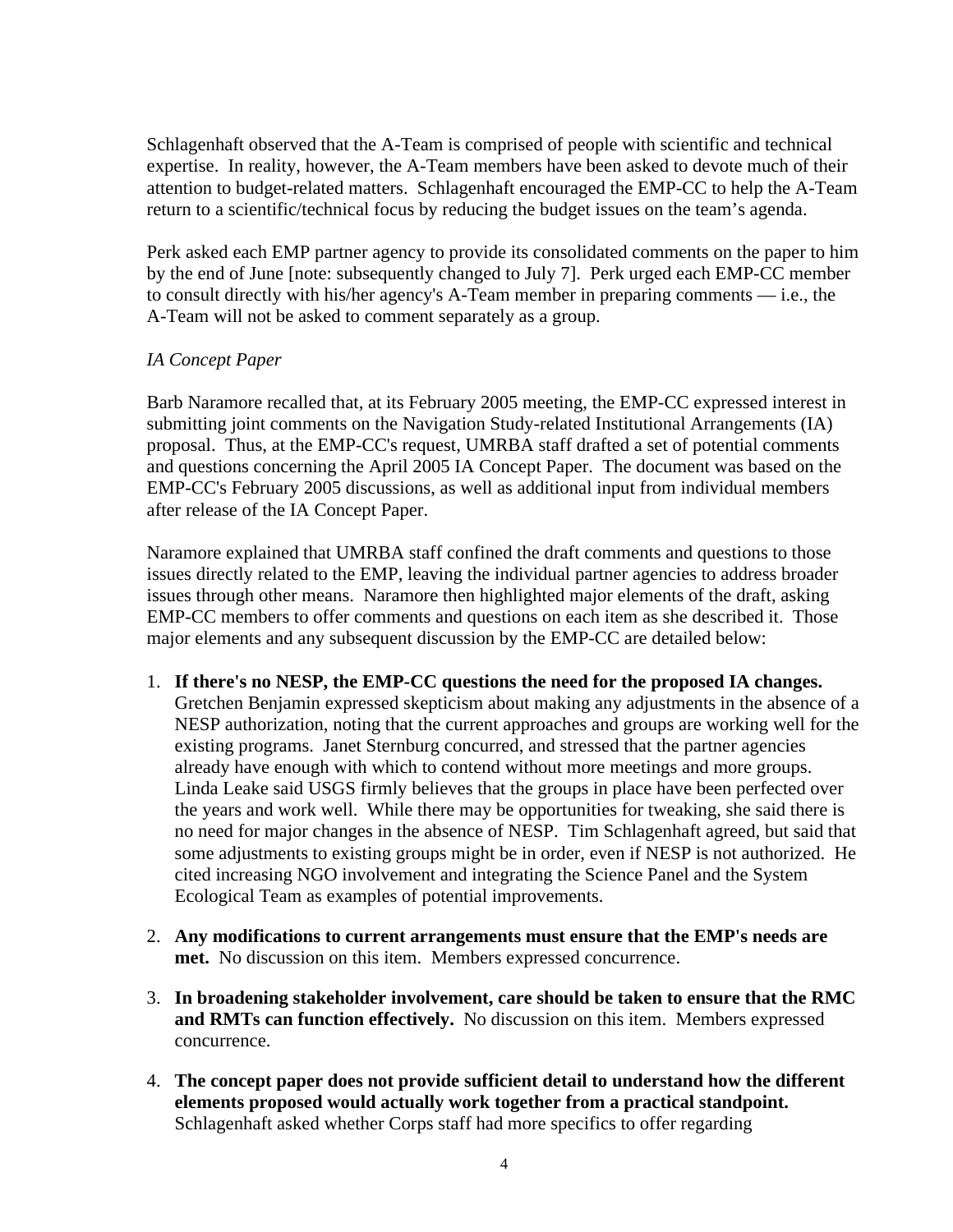implementation and connections among the proposed groups. Rebecca Soileau said she does not envision a significant departure from current practices, but rather a broadening of the EMP-CC. Benjamin said the Volunteer Team with which the Corps consulted in developing the IA Concept Paper did not get into detailed questions such as how the A-Team would relate to the new structure. Holly Stoerker agreed, and emphasized her view that the Volunteer Team was identifying potential options, but was not making specific recommendations. While the Volunteer Team's discussion was good, Stoerker said that participating in it does not give her a sense of ownership of the Concept Paper proposal. Sternburg concurred, explaining that she saw the Volunteer Team's discussions as a preliminary visioning exercise. Sternburg said she participated with the expectation that there would be considerable additional input from the agencies and stakeholder groups. With specific reference to Schlagenhaft's question, Sternburg said that the connection between the A-Team and the Science Panel has not been adequately addressed. She expressed concern with the potential for duplication of effort between the two groups. Mike Thompson suggested crafting detailed roles and responsibilities descriptions for the different proposed groups. Soileau said Corps staff are in the process of developing this detail. Schlagenhaft expressed concern with the Corps' proposed implementation target, saying that too much remains to be done to begin implementation in early FY 06. Chuck Spitzack assured the EMP-CC members that the Corps will adjust the implementation schedule if needed.

- 5. **The EMP-CC's roles and functions are not adequately addressed in the Concept Paper and must be adequately preserved.** Charlie Wooley cautioned that the management agencies cannot delegate their authority and accountability to nongovernmental entities that do not share their statutory responsibilities. As such, he said the implementing agencies must be very careful about the policy and management roles proposed for an RMC that is composed of both agencies and NGOs. Wooley suggested that the RMC's primary function would more appropriately be advisory than managerial.
- 6. **It is important to preserve flexibility within system goals.** Ken Barr emphasized that the Science Panel would work cooperatively with the System Ecological Team to develop tools for the RMTs' use in project selection. Benjamin stressed the importance of retaining flexibility within the system goals in recognition of the differences between river reaches.
- 7. **The EMP-CC has a variety of questions and concerns regarding the Science Panel's role and composition.** Benjamin noted that three of the Science Panel slots are reserved for federal agency employees from the Corps, USGS, and Fish and Wildlife Service. She expressed concern that this could introduce an institutional bias to the group that could also influence its scientific perspectives. Benjamin urged abandoning this "dedicated slots" approach in favor of recruiting the most talented members possible who will bring the right range of expertise. She also stressed that not all members need to be UMR experts, as long as some members know the river and all members bring high caliber technical expertise to the group. She suggested that the membership of the Science Panel might change over time as the mix of needed expertise evolves. Wooley said the Fish and Wildlife Service would be comfortable with this approach. Sternburg said the Concept Paper is not clear on who will task the Science Panel and determine what they will discuss and evaluate. Barr said he views the proposal for the Corps and USGS to co-chair the Science Panel as key, noting that USGS will help ensure a linkage between the panel and the LTRMP. He emphasized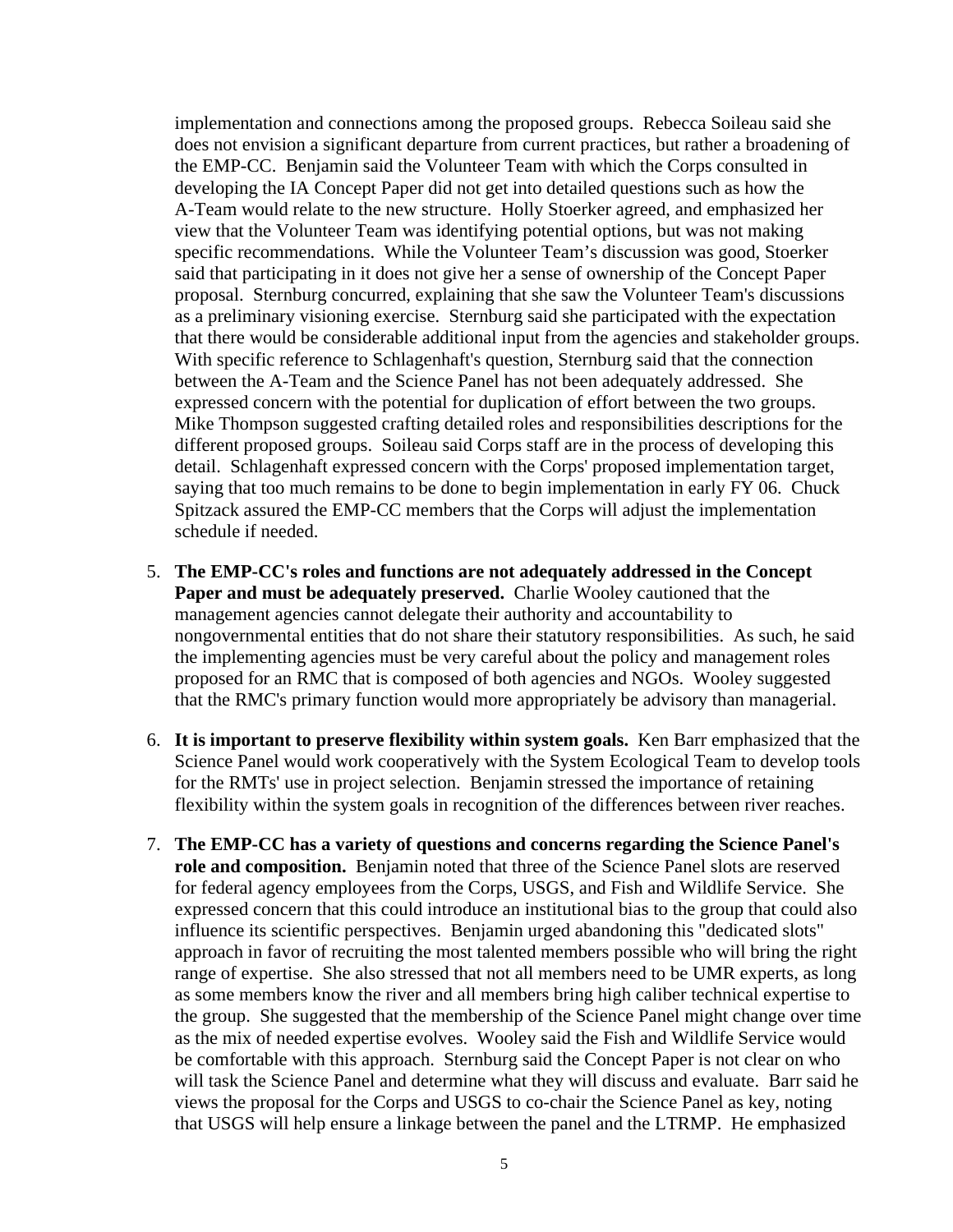that the individuals currently on the panel are there for their expertise, not their institutional affiliation. Schlagenhaft urged that the linkage between the Science Panel and the SET be explored in detail at the next IA meeting. He also said the A-Team should be asked for its perspectives on the potential for the Science Panel and SET to further systemic goals.

8. **It is important to start focused discussions regarding the interrelationship between EMP and NESP.** Naramore noted that the UMRBA discussed this issue at its May 25 meeting and decided to address it in detail at its upcoming August meeting. No discussion on this item. Members expressed concurrence.

Naramore briefly summarized a series of more specific questions regarding the April Concept Paper. EMP-CC members indicated that the comments described above as well as these more specific questions reflected their joint perspectives. Wooley thanked UMRBA staff for its assistance to the EMP-CC in developing the draft. It was agreed that UMRBA staff would transmit the comments and questions, as written, to Chuck Spitzack on the EMP-CC's behalf.

Angela Anderson asked about plans for fostering the dialog and additional thinking needed to answer the questions the EMP-CC and others are raising. Wooley said it would be a mistake to let the proposed schedule force premature action. He emphasized the need for additional dialog and debate. Schlagenhaft requested written answers to the EMP-CC's questions. Soileau said the answers to many of these questions must come from the partners themselves — i.e., the participating agencies and stakeholders must decide what approach they want to take. Benjamin said the stakeholders meeting planned for July will be an important opportunity for further discussion. Spitzack said the comments the Corps received on the Concept Paper will help in shaping that July discussion.

# **EMP Strategic Planning**

Roger Perk briefly summarized the EMP-CC's previous strategic planning discussions. At the November 2004 meeting, Corps staff recommended preparing an EMP strategic plan and presented a potential outline. At the February meeting, other EMP-CC members expressed a variety of reservations concerning the outline and the timeliness of a full-scale strategic planning exercise. They expressed potential interest in a more narrowly focused undertaking and agreed to identify the top issues for their state or agency.

Perk presented a consolidated list of the strategic planning priorities that the EMP-CC members had submitted following the February meeting. Perk observed that the partners' priorities generally fell into one of three categories — i.e., overall program, HREP, and LTRMP. He also noted that some of the issues submitted (e.g., "continue the EMP" or "fully fund the LTRMP") are valid goals, but are not really strategic planning issues.

After some discussion, EMP-CC members tentatively agreed upon the following overall program planning priorities:

1. Better integration of HREP and LTRM. Develop indicators to describe critical amounts of habitats and water quality. Link monitoring results to improve designs and measure results.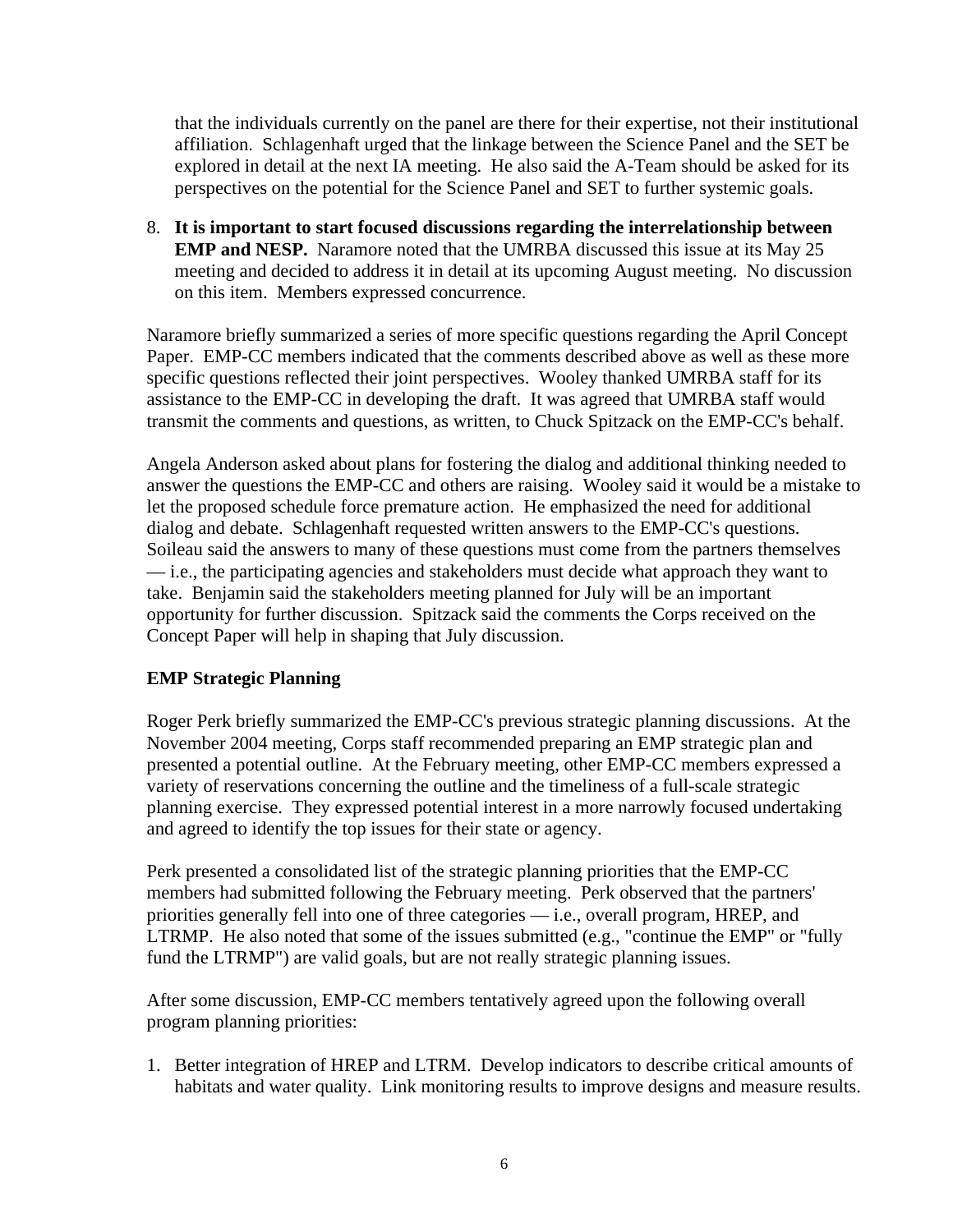- 2. Roles of EMP and NESP. Focus on maintaining the aspects of EMP through separate or combined programs.
- 3. Develop metrics for measuring/documenting program success.

Under the HREP category, the most commonly cited priority issue was to improve, enhance, and streamline the tools used for evaluating project merit and success. However, several EMP-CC members said they were reluctant to establish final priorities because they were just seeing Perk's consolidated list for the first time. Gretchen Benjamin said the members should have an opportunity to reflect upon the list and consult with others within their agency or state. In particular, she stressed the importance of consulting with the A-Team before establishing LTRMP strategic planning priorities. She proposed asking the A-Team, as a body, to identify its top three LTRMP strategic planning priorities from the consolidated list. After receiving this A-Team input, each EMP-CC member would then provide Perk with their top two or three planning priorities in each category. The other EMP-CC members endorsed this approach. [Note: The A-Team was ultimately asked to provide its consolidated LTRMP priorities by June 30, with EMP-CC members asked to identify their state/agency priorities in all three categories by July 7.]

[NOTE: The balance of these minutes consists of summaries of the remaining discussion, as described in the "Highlights and Action Items" distributed June 6, 2005.]

# **Habitat Rehabilitation and Enhancement Projects**

- The System Ecological Team (SET) met at the end of April to discuss the eight system criteria it is proposing to employ in fulfilling its responsibilities under the HREP planning and prioritization framework. **SET members are currently working, along with members of the Science Panel, to evaluate the criteria, determine how they will be employed, etc**. The SET plans to start using the system criteria in assessing HREP proposals from the District Ecological Teams (DETs) this summer.
- One member of the SET has not been able to attend either of the group's first two meetings. Corps staff will confirm this member's ability to serve effectively, or will find another person to serve in her place.
- **The HREP workshop will be held August 17-19 in Davenport, and a draft agenda will be available soon. Part of the workshop will be devoted to obtaining input on the draft HREP Design Manual, which will be released in advance.**
- **Corps staff plan to release a beta test of the web page access to the new HREP database on June 30, with a goal of receiving partner input by August 31. The Corps would like to have the database up and running by the close of FY 05, with refinements on an ongoing basis thereafter.**

#### **Long Term Resource Monitoring Program**

• All LTRMP products due in the second quarter of FY 05 were completed and delivered to the Corps on schedule. **All third quarter products are currently on schedule, and**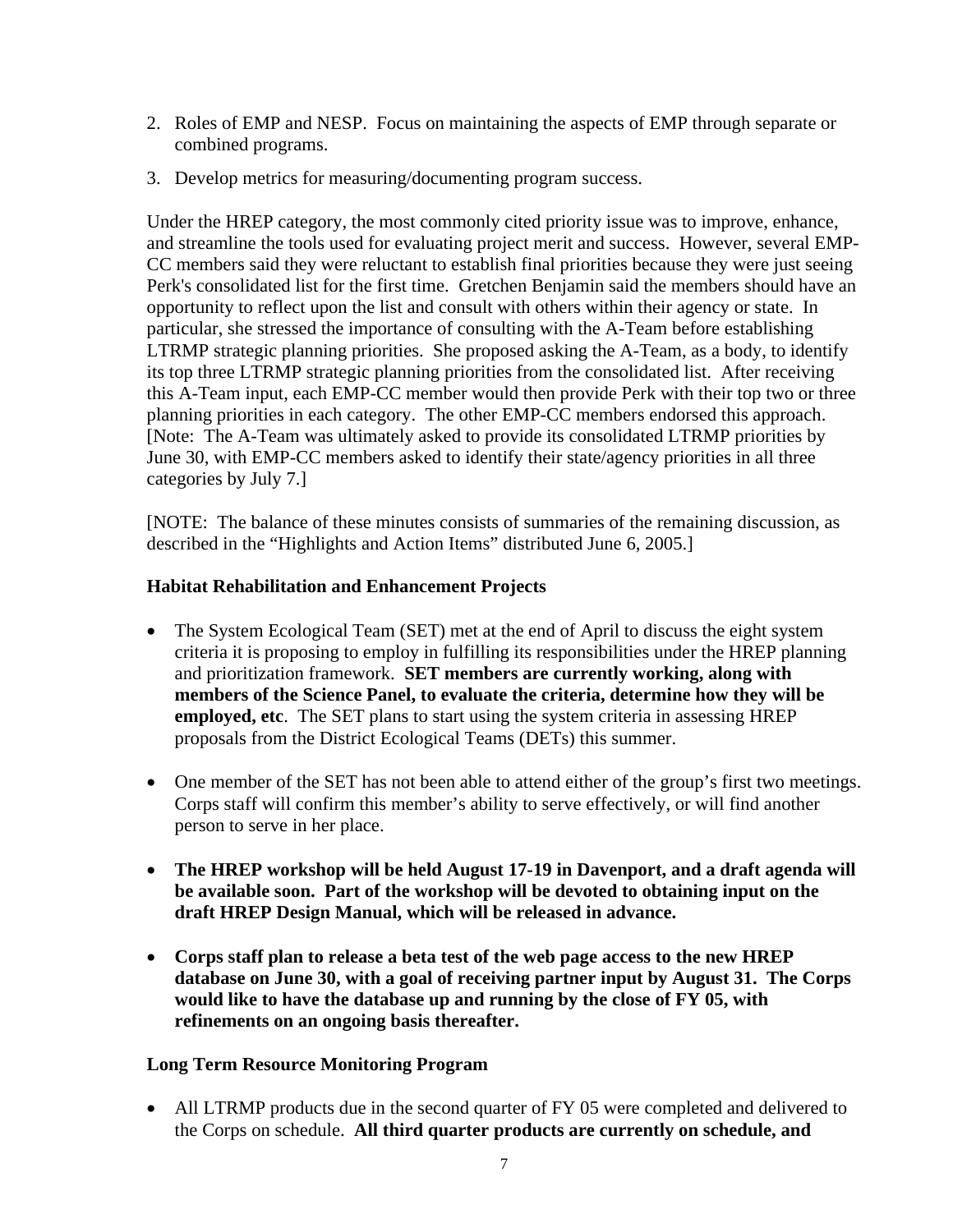**USGS does not anticipate any delays.** The 10-year component report for water quality was completed on schedule in April. The fisheries 10-year report remains on schedule for web posting on June 17.

- The coordination process to determine the FY 06 additional program elements (APE) projects is ongoing. Based on the A-Team's rankings and subsequent consideration by USGS and the Corps, an initial list of 41 project proposals has been reduced to a short list of 19, some of which require additional refinement to remain under consideration. **The Corps and USGS believe there are some gaps among the APE proposals received and thus plan to solicit additional proposals on specific topics. USGS will obtain A-Team input on any additional proposals received in response to this solicitation. Reviewers for all projects on the revised short list will be recruited in June, with the initial study plans reviewed in July and final study plans due September 1. The Corps and USGS will do the final project selection shortly thereafter, prior to the start of FY 06.**
- Development of the Status and Trends Report is on schedule. **May 27 is the deadline for figures with text bullets and the rough draft report should be completed by July 29. The refined draft is slated for September 30.**
- Several EMP-CC members expressed interest in holding a workshop to better understand existing LTRMP data and its potential management applications. However, it was agreed that the purpose and scope of the workshop would need to be better defined before considering it for funding as an FY 06 APE project. Therefore, **the EMP-CC is asking the A-Team to articulate a specific proposal (purpose, scope, etc.) for such a workshop by June 23**.
- If the EMP receives full funding in FY 06, careful consideration will need to be given to scoping the LTRMP work plan. The Corps would be willing to consider proposals to expand monitoring efforts, but any additional monitoring would need to be justified as a one-year effort under the APE portion of the program.

# **Report to Congress**

- All of the comments from Corps Headquarters staff concerning the EMP Report to Congress (RTC) have been addressed. **The RTC is expected to be transmitted to the Assistant Secretary's office in the near future.**
- EPA's regional staff have been following up internally on the RTC recommendation for EPA and USGS to jointly lead a science planning process for the UMR. Specifically, they have presented the idea to Gerald Brown of EPA's Office of Wetlands, Oceans, and Watersheds, where it is now under consideration. **Regional staff are not, however, optimistic that EPA Headquarters will provide funding and leadership to support the RTC recommendation.**
- **The Senate Water Resources Development Act reported out of committee in April (S. 728) includes a provision (Section 3108) that would permit nongovernmental organizations to serve as non-federal sponsors of HREPs.**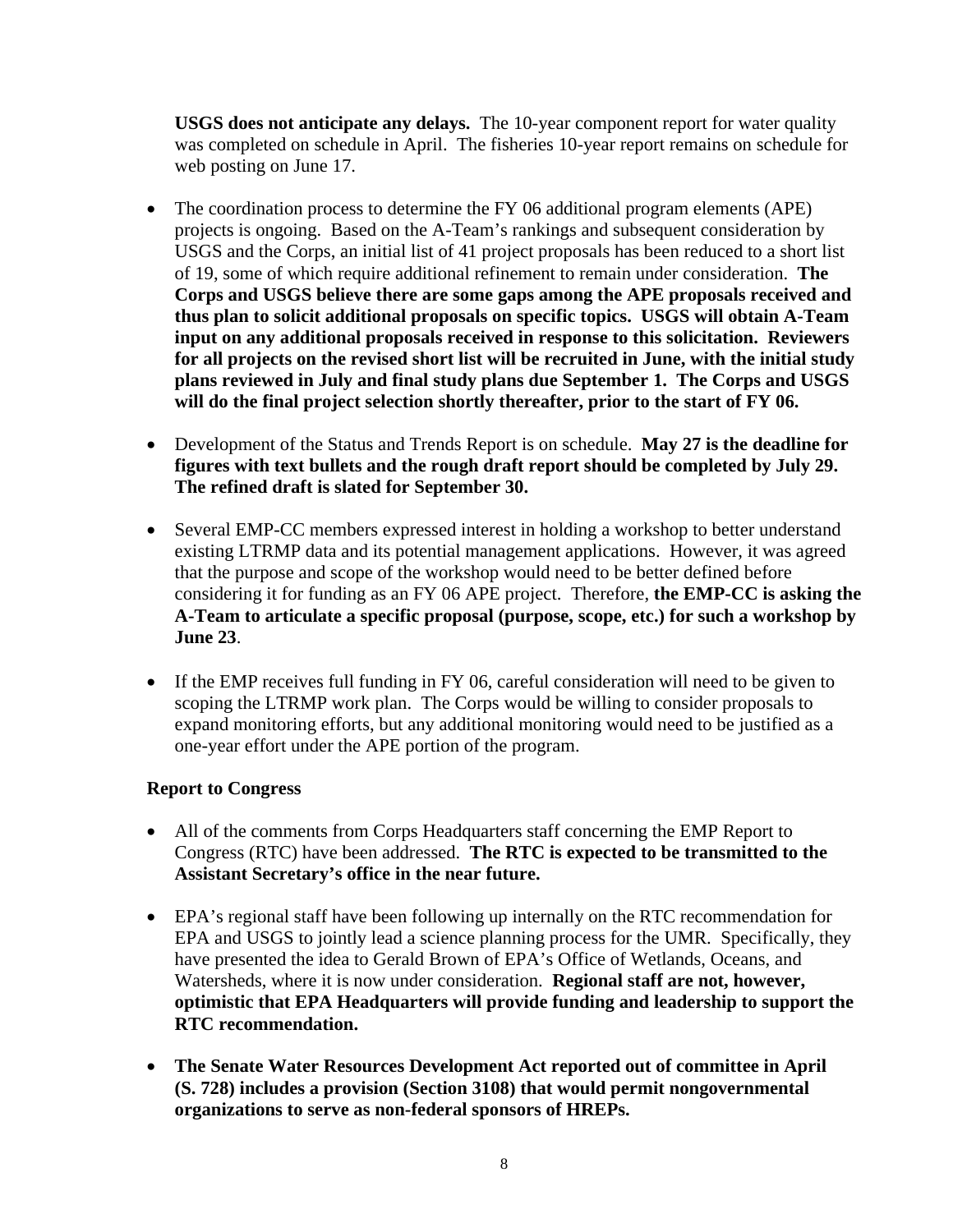• UMRBA staff met with Fish and Wildlife Service leaders in March to emphasize the UMRS refuges' need for increased HREP operation and maintenance funding through the Service's own budget. The UMRBA also emphasized this point in its written testimony on the Service's FY 06 budget.

# **Other Business**

- On behalf of Colonel Gapinski, Gary Loss presented John Sullivan with a Commander's Coin in recognition of his service to the A-Team.
- The upcoming quarterly meeting schedule includes EMP-CC meetings on August 17, 2005 in the Quad Cities; November 17, 2005 in the Twin Cities; and February 23, 2006 in St. Louis.

With no further business, the meeting adjourned at 12:25 p.m.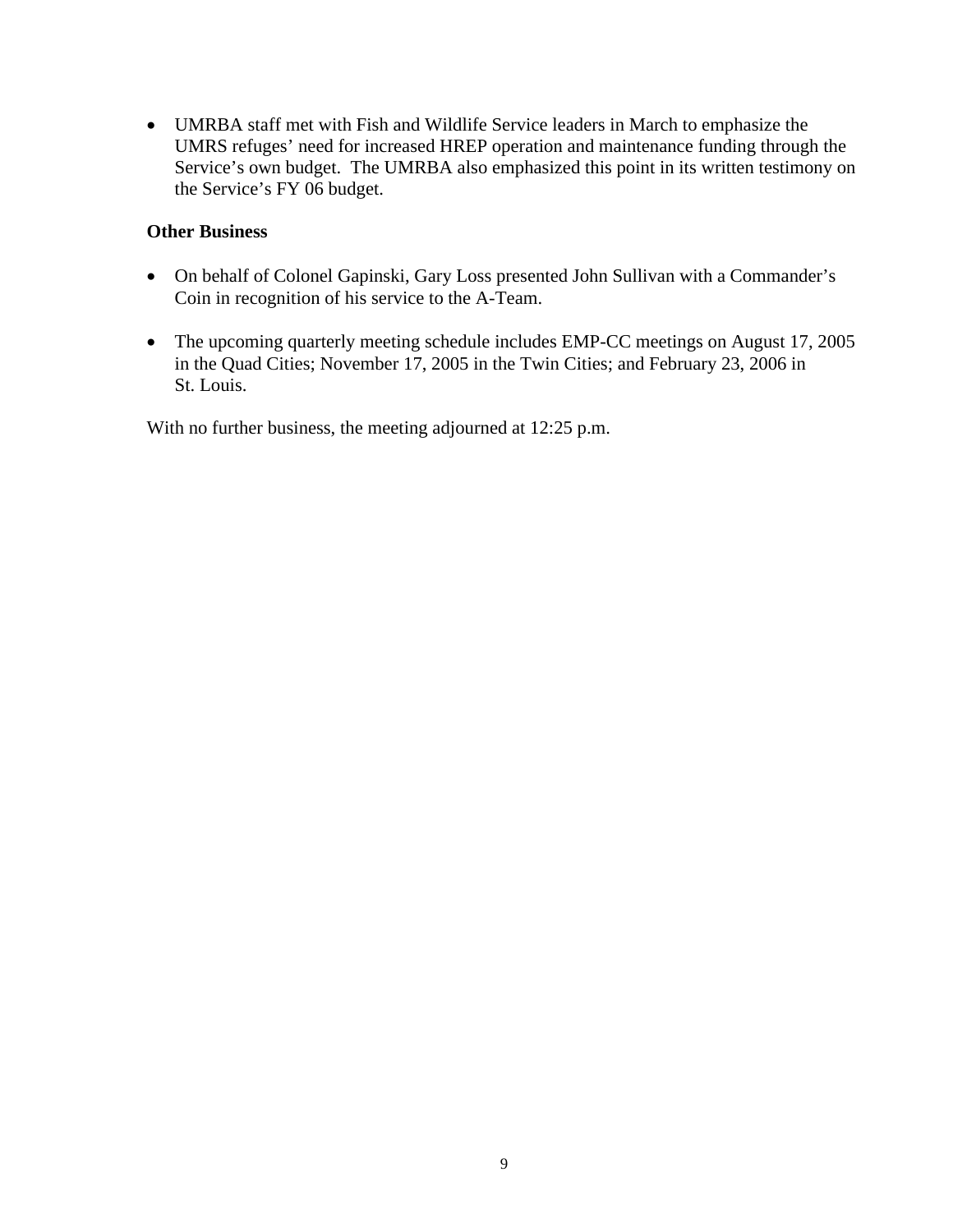

# **ROCK ISLAND DISTRICT (MVR)**

#### **FY06 HREP Potential Work Plan**

### **MANAGEMENT**

#### **PLANNING**

#### **DESIGN Smith Creek**

**Lake Odessa Stg 2**

#### **New Start(s) (1 or 2)**

 **Lake Odessa Stage 2 Pool 12 Overwintering** 

**Pool 12 Overwintering**

# **Rice Lake**

#### **CONSTRUCTION Rice Lake**

- **Lake Odessa Stage 1\***
	-

#### **EVALUATION**

- **Baseline Monitoring**
- **Performance Evaluations Bioresponse Monitoring**
- **FWS**
- 

# **ST. LOUIS DISTRICT (MVS) FY06 HREP Potential Work Plan MANAGEMENT**

| <b>PLANNING</b>                                                                                                    |                                        |  |
|--------------------------------------------------------------------------------------------------------------------|----------------------------------------|--|
| <b>Establishment Chute</b><br>Salt Lake/Ft. Chart SC<br>Pool 25/26<br>Wilkerson Island<br><b>Ted Shanks</b>        | Kaskaskia Oxhow<br><b>Godar Refuge</b> |  |
| DESIGN<br>Pool 25 & 26<br><b>Swan Lake</b>                                                                         |                                        |  |
| <b>CONSTRUCTION</b><br>• Calhoun Point Phase II<br>• Batchtown Phase III                                           |                                        |  |
| <b>EVALUATION</b><br><b>Baseline Monitoring</b><br><b>Bioresponse Monitoring</b><br><b>Performance Evaluations</b> | FWS                                    |  |